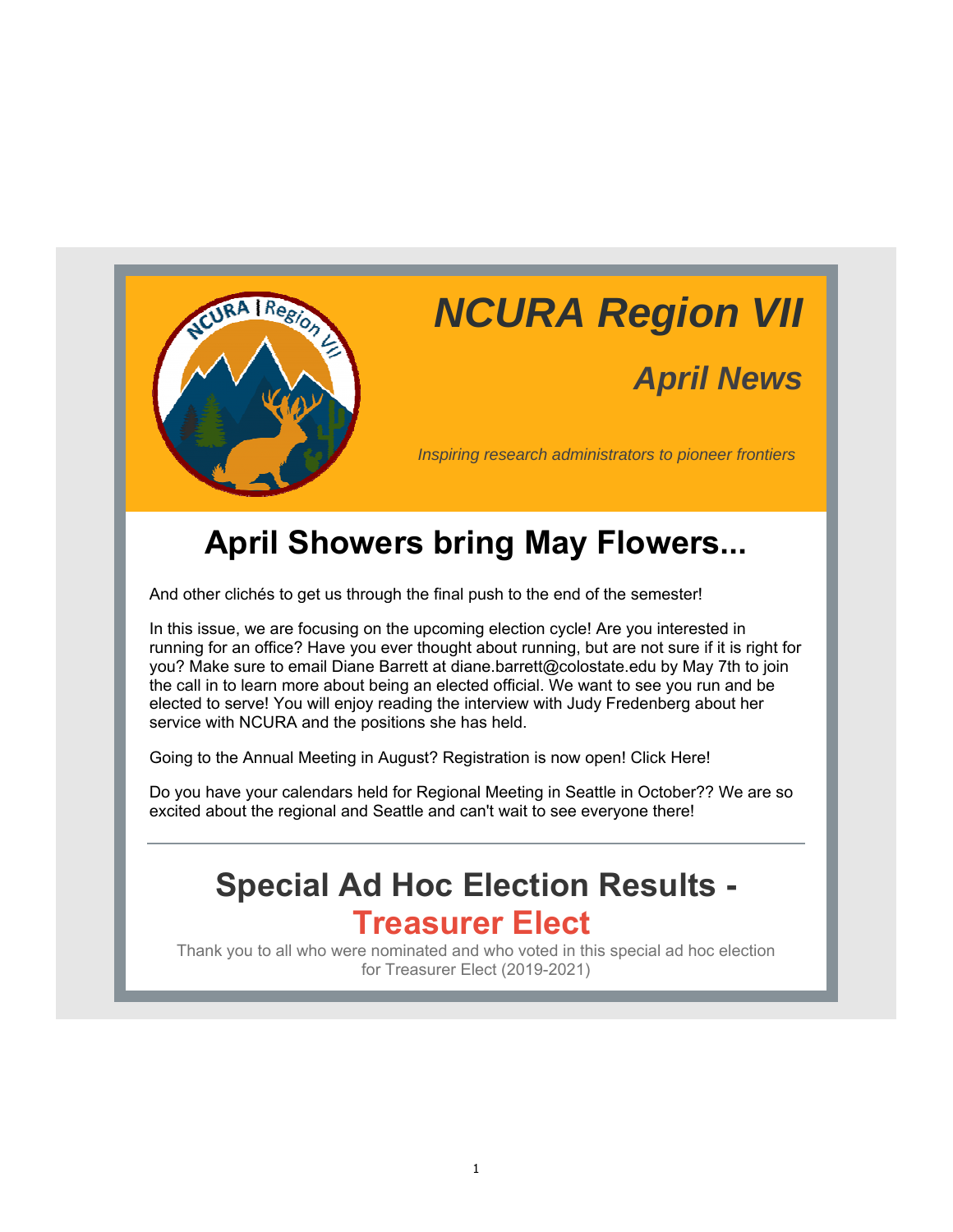

#### **Chelo Jorge Colorado State University**

We are pleased to announce that Chelo Jorge from Colorado State University has been voted in to serve at Treasurer Elect. Chelo will begin her term of service immediately through December 2021. Click here to read about the duties of Treasurer.

# **Coming June 2019...**

Stay Tuned for nominations, candidates, and voting for Regional Officers 2020-2021: **Click Here to read about duties of elected officers**

> Chair Elect (2020) Member-at-Large (2020-2021) Secretary (2020-2021) Treasurer Elect (2020)

Are you interested in hearing about the positions from the current officers?

Are you thinking about running for an office?

Is there just a glimmer of an idea about running, but want to know more?

**Email Diane Barrett by May 7th** at **diane.barrett@colostate.edu** to be on a call with current officers to learn about the positions, what is it like to serve, and the great experiences our current officers have enjoyed.

ELECTION 2019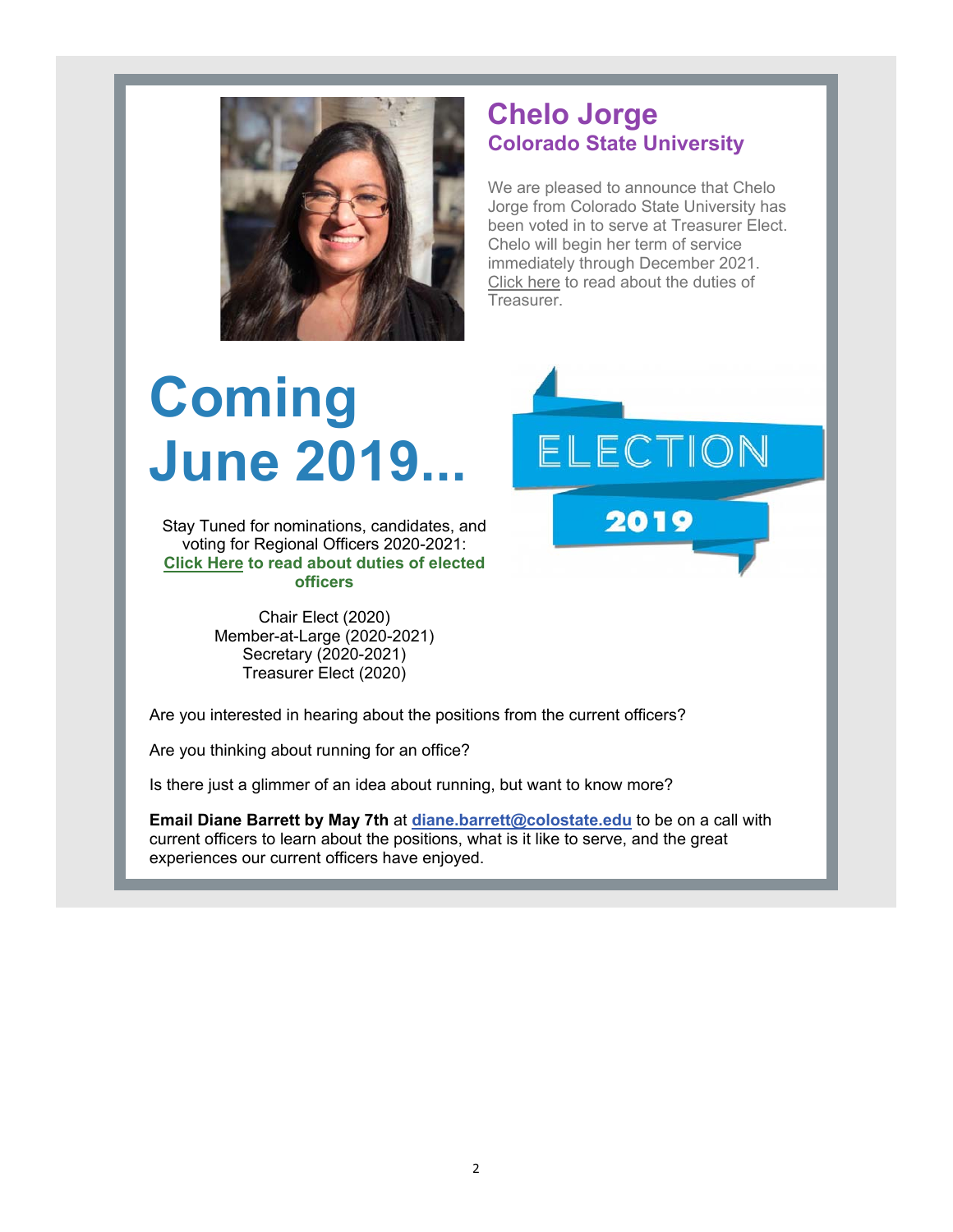

#### **Are you in need of some sweet Jackalope swag? Check out some items that other Region VII members have purchased!**



Jackalope Pin



Jackalope Fill<br>Click Here for Details Bigfoot Riding a Jackalope Click Here for Details



Jackalope Plush Click Here for Details

**REGISTER** 

**Annual Meeting** August 4-7, 2019 Washington, DC

Building towards the future... together

### **Get hyped! Annual Meeting 61 is just a few months away!**

Make sure to get a spot in the hotel and register for the conference!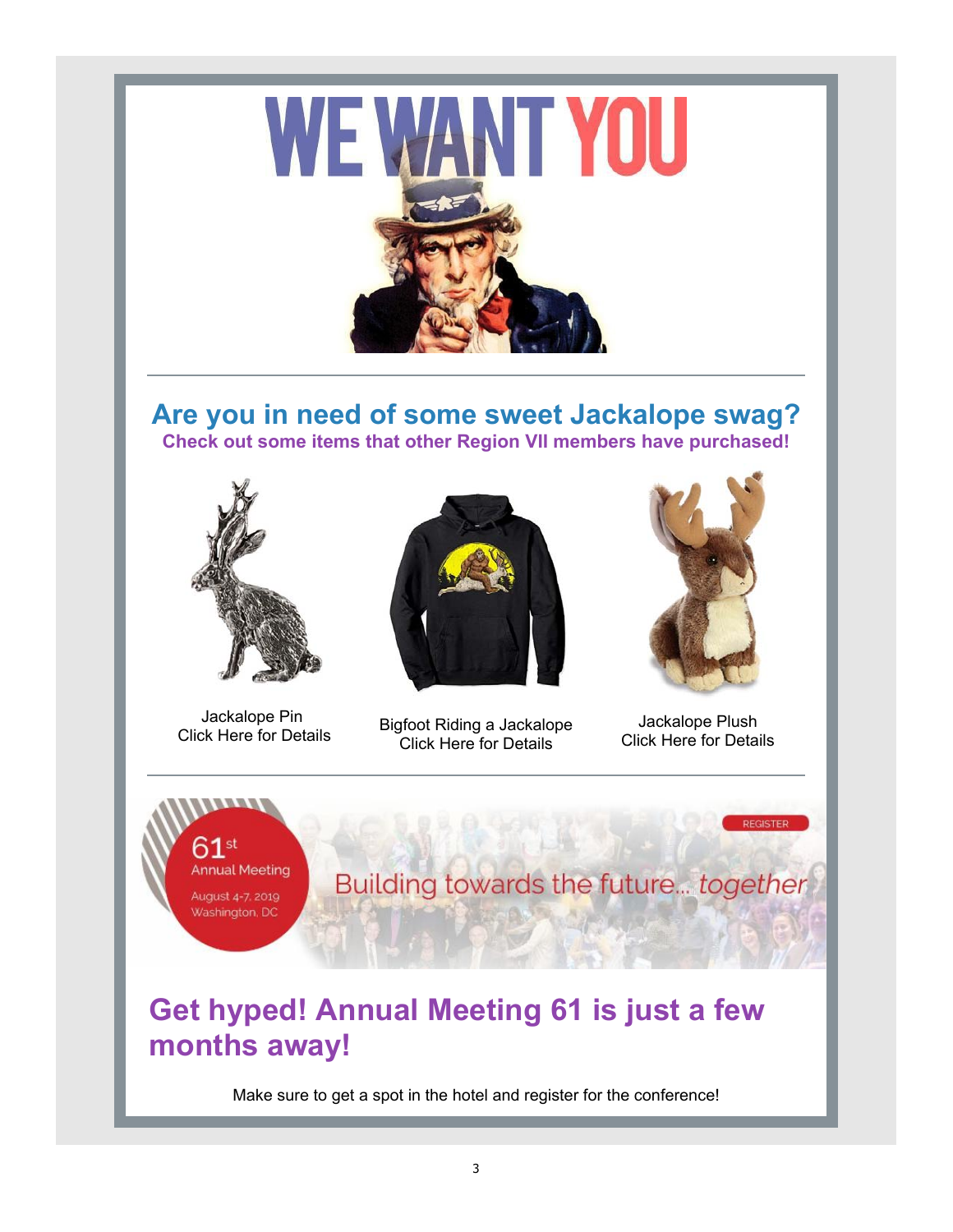Region VII has some fun ideas and activities planned for us to get together in Washington DC. Stay tuned for more information and sign ups.

### **Are you going to AM61?**

**Come to the All-Region Business Meeting for a chance to win the jackalope!**

Join NCURA at the Washington Hilton in Washington D.C. August 4 - 7, 2019 **Registration is NOW OPEN! Click Here to register**

Keep watch for the fun events, connections, and happy hours to meet up with your fellow Region VII attendees!



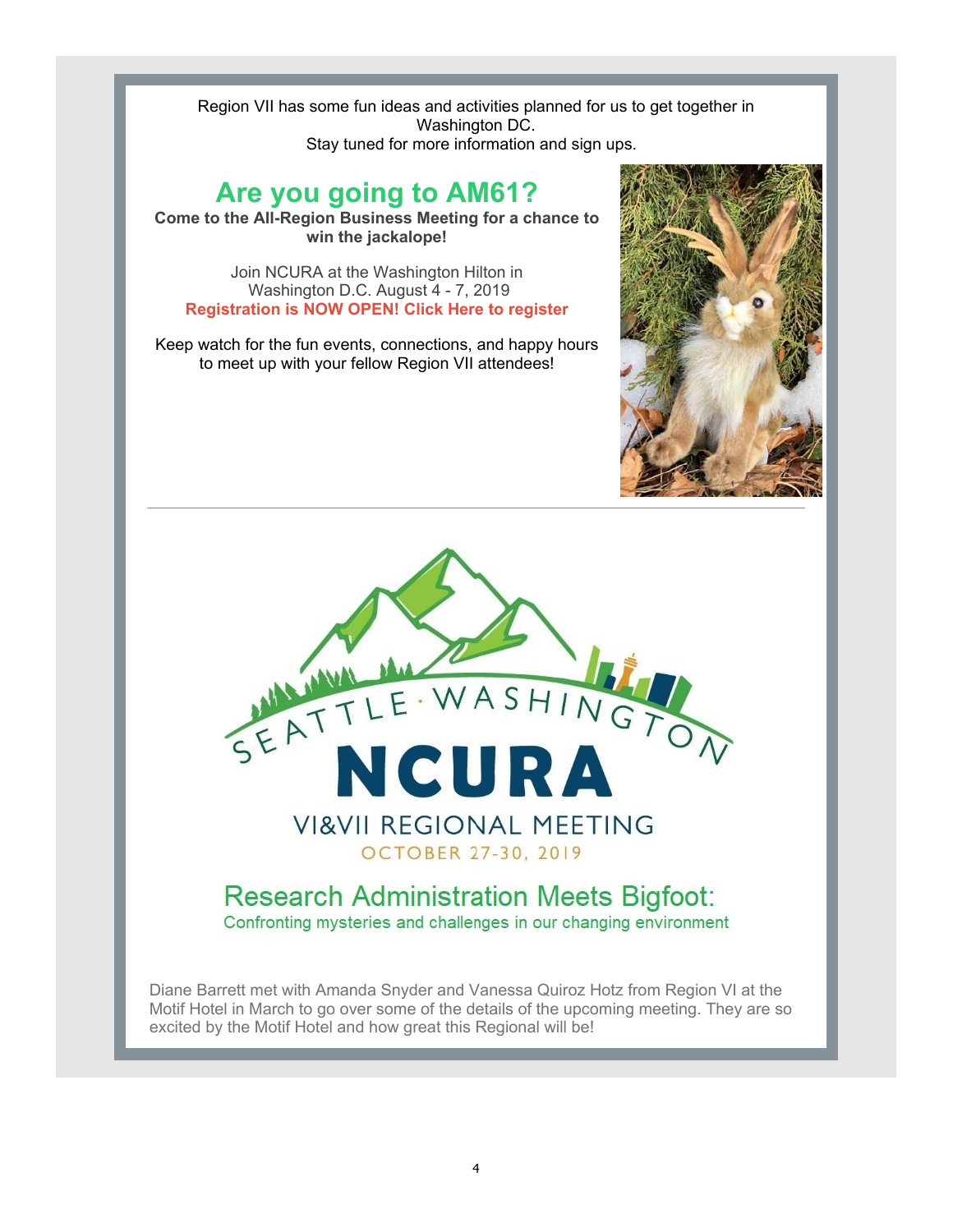



There are so many ways to get involved with NCURA and Region VII. Contact Natalie Buys at **natalie.buys@ucdenver.edu** for more information on how to volunteer with Region VII!

### **Volunteers Tell All - Spotlight On....**

Read the below interview with Judy Fredenberg about her service as an elected **official** in numerous roles with NCURA. Have questions for Judy about running for an office or her service with NCURA? Feel free to email her at **judy.fredenberg@umontana.edu**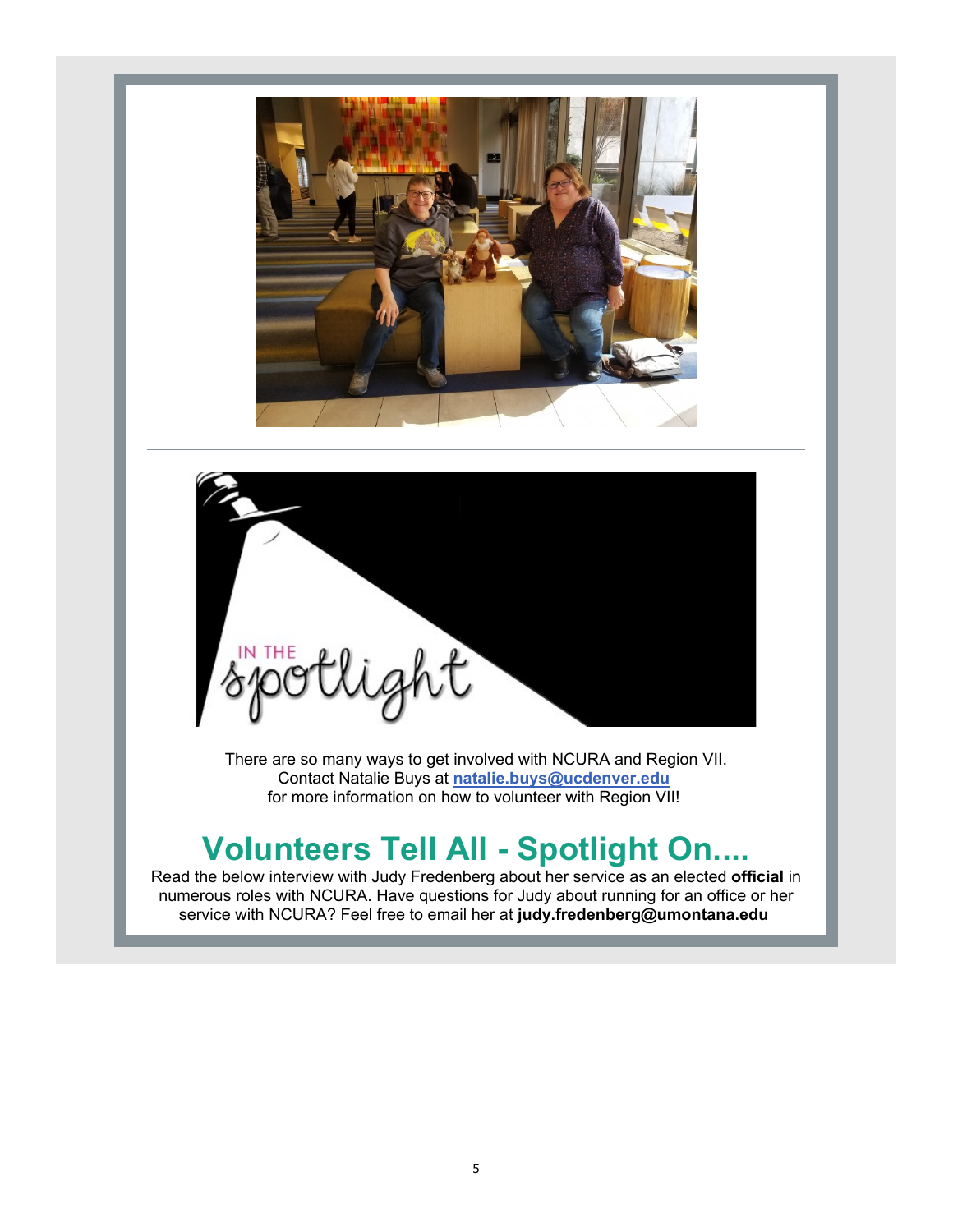

#### **Judy Fredenberg**

Assistant Vice President for Research and Federal Relations Office of Research and Sponsored Programs University of Montana

#### **Q: What positions have you served as an elected official?**

- 1997-1999, Secretary/Treasurer, Region VII, NCURA
- 2001-2002, Chair, Region VII, NCURA
- 2005-2006, At-Large Member, National Board of Directors
- 2010, NCURA Vice President/President Elect

#### **Q: What made you want to run and serve with NCURA R7?**

I joined NCURA in 1992. In the spring of 1993 at my first Region VII business meeting, the chair asked if anyone was interested in representing the region on the national membership committee. (The NCURA national committee structure was a bit different then than it is now.) While, like many, I tend to hold back and wait to be asked, this appealed to me and I "raised my hand." I learned more about this commitment and served in that capacity from 1994-1996. Even then, I valued the of operational tenets of transparency and inclusiveness, all peppered with a sense of hospitality and an understanding of how important it is that people are welcomed and invited to engage. This initial volunteer position was instrumental in my meeting people from around the region and nation. The more colleagues I met, the more I realized that these folks were my community, my peeps. With this introduction, running for regional secretary/treasurer seemed to be a logical next step. Since then, I've volunteered in a variety of capacities – from stuffing packets prior to a regional meeting, helping at the registration desk, presenting at regional (and national) meetings, participating in program planning – and all emerged from my stepping outside of my comfort zone into a volunteer role.

#### **Q: What have you gained professionally and/or personally from serving?**

At my first national meeting, a colleague I'd just met said that "some of his best friends are in NCURA." I'm sure I internally rolled my eyes (I hope I did it internally) and thought that this guy really needed to get a life. Now, nearly 30 years later, I get it. This community understands what I do, they advise when I ask (and sometimes when I don't), they give constructive feedback, and they are quick to lend a helping hand. They are at the end of the phone or ether. There is nothing like being able to tell my boss or my boss's boss that I can survey a dozen or more colleagues from around the globe and compile a list of responses for his review prior to his afternoon meeting. I've learned how important it is to "under promise and over deliver." It's always better to say no than to say yes and then not be able to do what you said you would. So when you say yes, do so because you are enthusiastic about the topic or role and willing to do what's needed to accomplish it.

#### **Q: What has been the hardest part about serving as a regional officer?**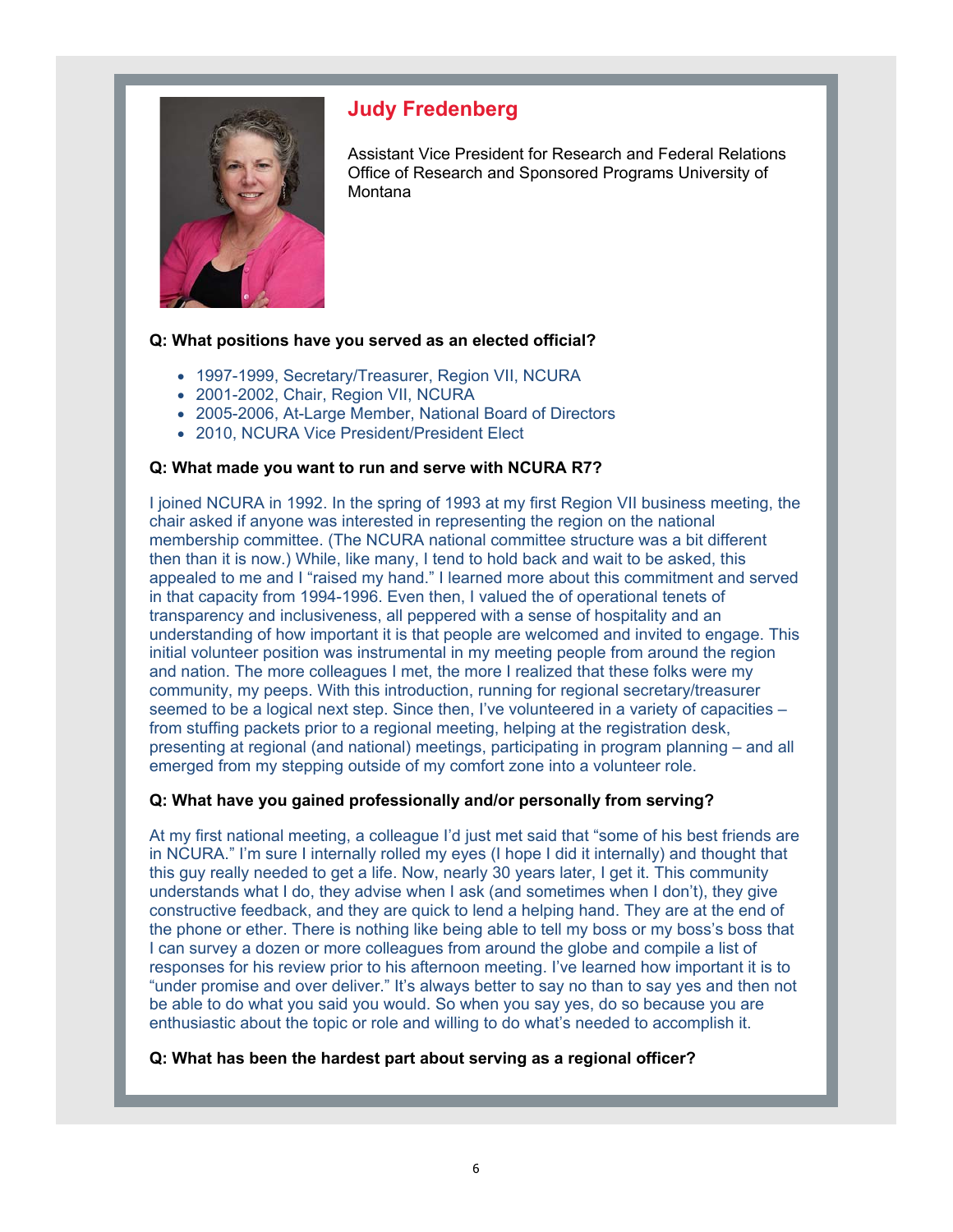We volunteer because it somehow feeds us. We're able to give back. We do this outside of our day jobs, after the kids are in bed, the dog is fed, and we've attended to whatever other demands we may have in our lives. Thus, the hardest part becomes making the initial commitment to run or otherwise volunteer. Yet things that are hard are often the most satisfying. They challenge and stretch us and, while the resulting expectations of our agreeing to serve may become like rocks in the trunk we carry, our regional colleagues help us carry that trunk and lighten the load. The relationships we develop and nurture through regional servant leadership are the proverbial icing on the commitment cake.

#### **Q: What advice do you have for someone thinking about running?**

If you're serious about running, I encourage you to do it. If I hadn't initially explored serving Region VII, I know my professional life would have been less fulfilling and less challenging. My personal life has benefited as well because mine, like that of many of you, is heavily influenced by my professional experiences. So as you maneuver through the discernment process about whether or not to volunteer, feel free to contact me if you need a sounding board. I'm happy to answer any questions you might have.

Thank you Judy for all of your service with NCURA!



## **PUI Corner**

**Interested in chatting with a PUI group from the region about common issues?** Email Diane Barrett at diane.barrett@colostate.edu

### **What is a PUI and why does it matter to Region VII?**

Predominantly Undergraduate Institutions are defined by NSF as "accredited colleges and universities (including two-year community colleges) that award Associate's degrees, Bachelor's degrees, and/or Master's degrees in NSF-supported fields, but have awarded 20 or fewer Ph.D./D. Sci degrees in all NSF-supported fields during the combined previous two academic years."

While that definition is great, it does not capture the full depth of meaning for PUI and especially in relation to research administration. PUIs can range from a very small twoyear school, to a large research school. Region VII has all sizes of PUIs! We are a region made up mostly of PUIs.

PUIs and Research Administration is a wonderful thing, but can be full of challenges. Whether your office is a one-person cradle to grave or a bigger operation with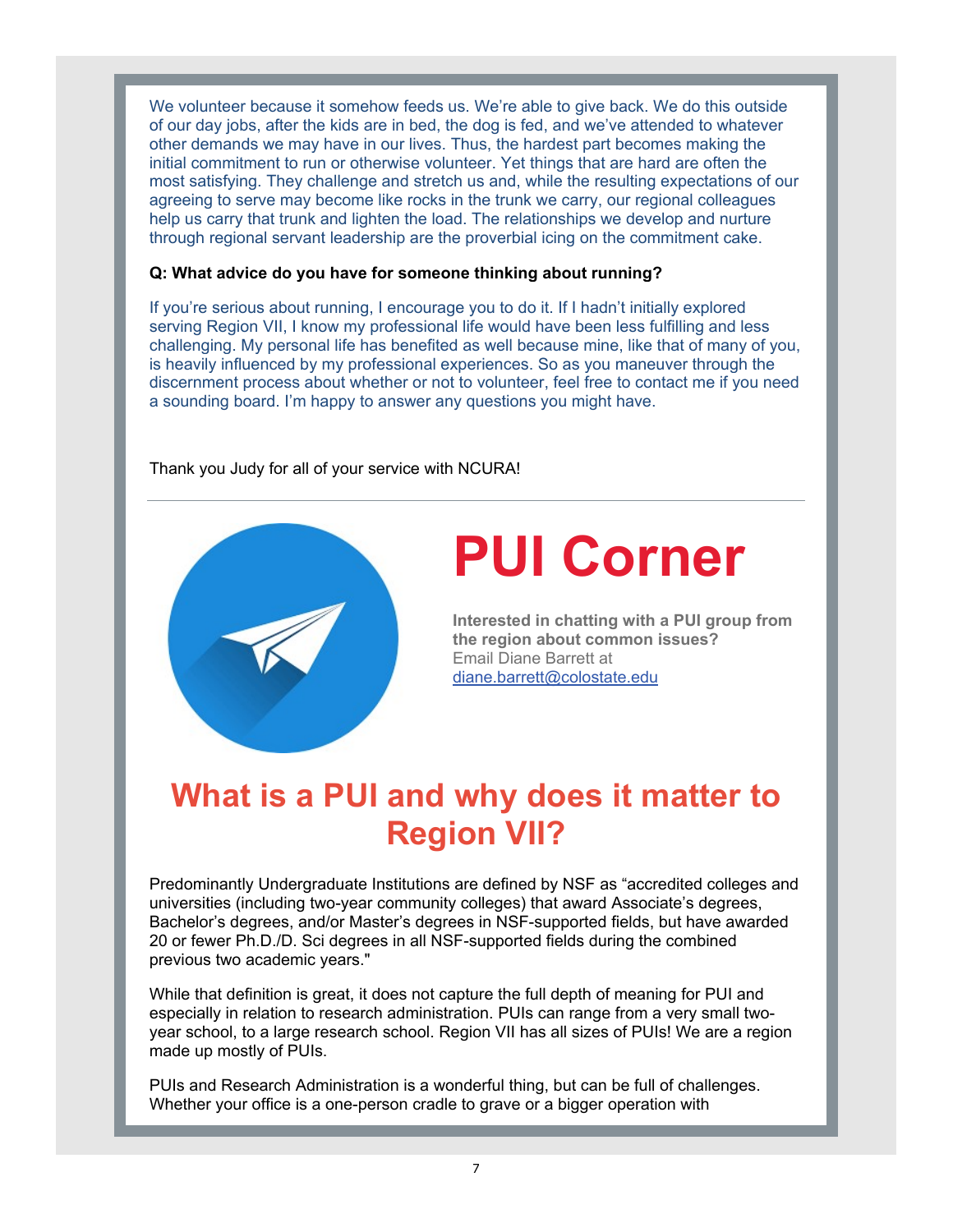departmental and central offices supporting you and your researchers, Region VII has another institution in a similar boat as you.

As we look to bring Region VII together and bring the PUIs together in a meaningful way to garner discussion and create a network, it is important to know who we are, what challenges we face, and that we are not in this alone!

The PUI Corner is pleased to announce the next three topics to be explored and written about by NCURA Region VII PUI Members.

May 2019 – Internal Controls – Trisha Southergill

June 2019 – Risk Assessment – Sylvia Bradshaw

July 2019 - Process Improvement – Nicole Quartiero

We are also pleased to announce that we will be highlighting the PUIs in our region! Interested in writing a bio about your institution and the awesome things you are going? Email Diane Barrett at diane.barrett@colostate.edu

Have a topic you want to see emphasized or something you are passionate about and want to share? Email Diane Barrett at diane.barrett@colostate.edu



### **Institutional Spotlight on: CSU-Pueblo**

Nicole Quartiero, Assistant Director, ICR & ORSP

Founded in 1933 as Southern Colorado Junior College, and then the University of Southern Colorado, the campus has adapted its name and academic programs to meet the needs of a changing student demographic. It became Colorado State University-Pueblo in July of 2003 to more closely align the institution with its governing body, the Colorado State University System and its sister school – Colorado State University.

With an enrollment of nearly 4,500 students, Colorado State University-Pueblo is a fully accredited, regional comprehensive state university that provides social, educational, and cultural opportunities to its constituents. The 275-acre campus is located in Pueblo, an ethnically and culturally diverse community of more than 120,000 people less than two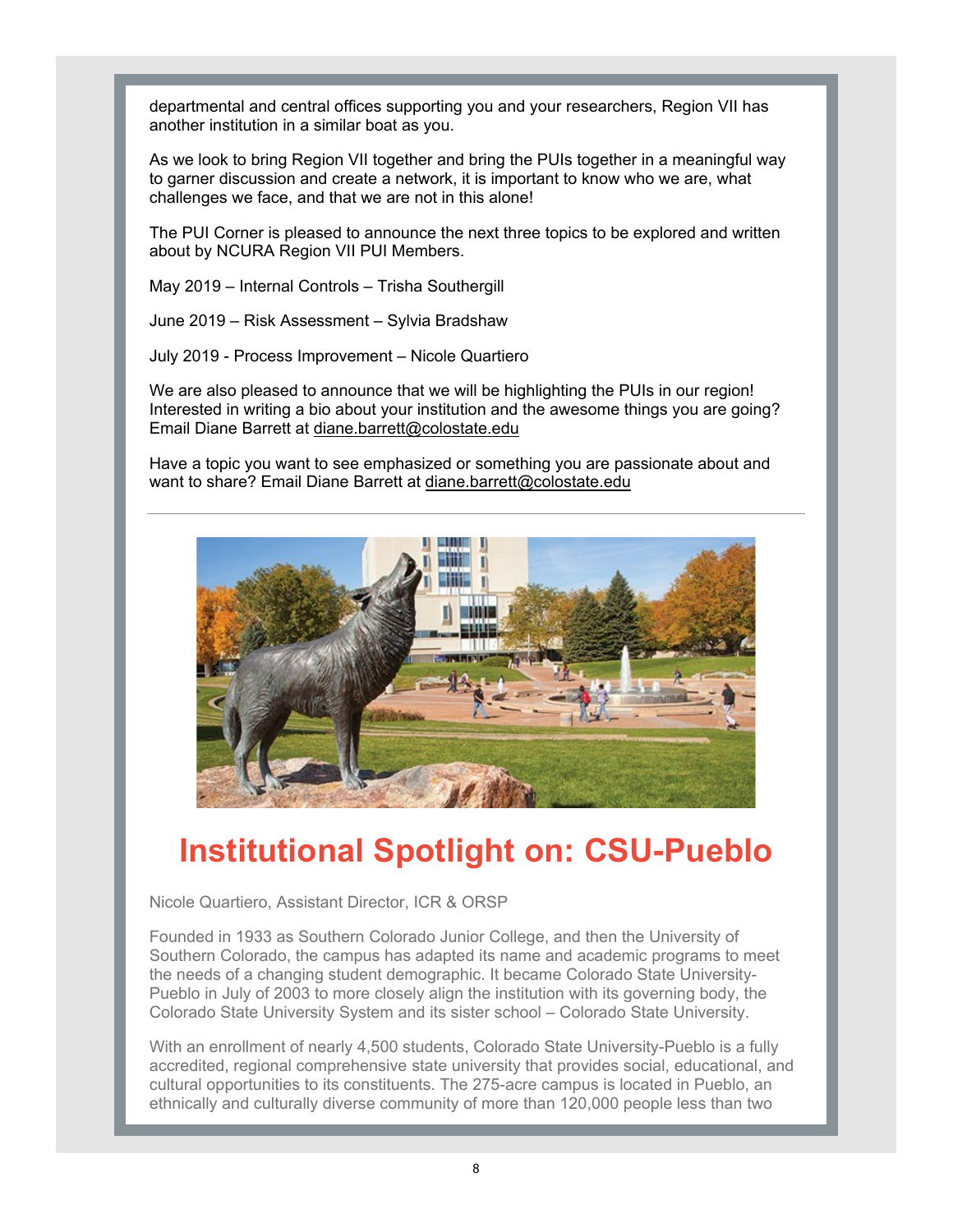hours south from Denver. In addition to the Pueblo campus, CSU-Pueblo offers classes in several majors to meet the needs of working adults and military personnel in Colorado Springs at Fort Carson and the Tower in Colorado Springs.

CSU-Pueblo also offers a variety of extended studies and online programs, and is home to the Institute of Cannabis Research - the nation's first multi-disciplinary cannabis research center at a regional, comprehensive institution.

Go Thunderwolves!

To learn more please visit: https://www.csupueblo.edu/



### **Travel Award Nominations**

Don't forget to put in your travel award nominations and applications to help offset costs for attendance at the National or Regional Meeting! **Click Here for more information about how to apply and eligibilty Deadlines:** Annual Meeting - May 17th Regional Meeting - July 19th **Questions?** Email Joelina Peck at joelinapeck@asu.edu

### **Annual Meeting Travel Award from NCURA**

Want to go to the Annual Meeting, but need a little help? The NCURA National Conference Travel Award is up and ready for you to apply! **Deadline: May 10th, 2019**

Interested in learning more and applying? **CLICK HERE**

This is a travel award given by the national office to two individuals who would not otherwise financially be able to attend this conference. One recipient will be chosen from an institution within the U. S. and one recipient from an institution outside the U.S. The awardees receive up to \$1,500 toward travel expenses associated with attending the Annual Meeting. The awardees' institution/organization is responsible for the registration fee.